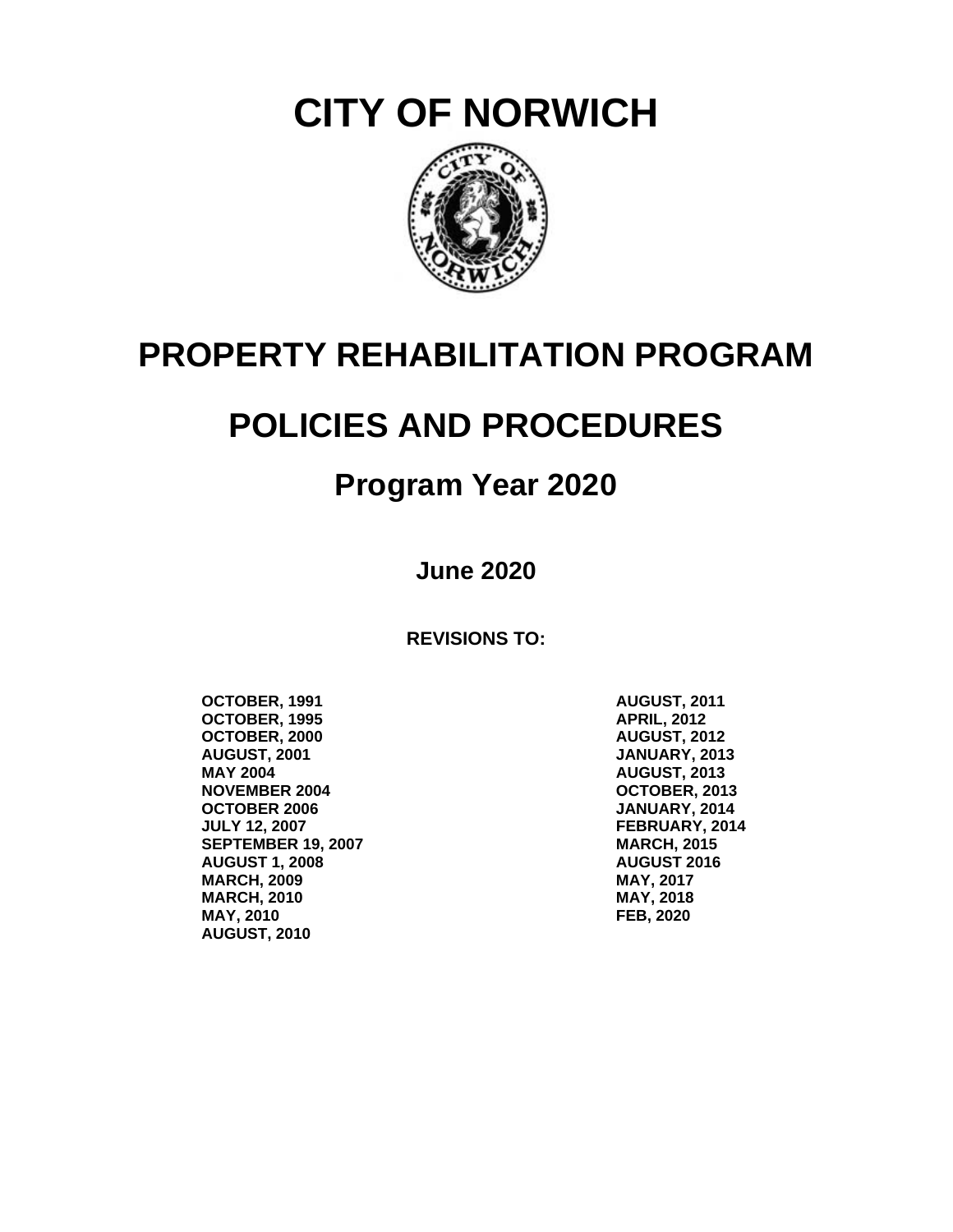# **INTRODUCTION**

Policies and procedures contained herein are applicable for financing the rehabilitation of privately owned and investor owned properties under the Norwich Property Rehabilitation Program through the use of Block Grant Funds under the provisions of Title I of the Housing and Community Development Act of 1974.

# **PURPOSE – Program Objective**

The program is designed to conserve and improve the existing housing stock within specifically designated areas. The program goals and objectives are to eradicate substandard, unsafe and unsound housing conditions for low to moderate-income families and to bring such residential structures up to a sound, safe condition. It will help to provide a way for eligible families and individuals to preserve and upgrade the substandard condition of numerous properties and help reverse the snowballing effect of housing deterioration and neglect within these designated neighborhoods.

# **CDBG PROPERTY REHABILITATION PROGRAM GOALS, OBJECTIVES AND ASSISTANCE TYPES**

The primary objectives of the CDBG Property Rehabilitation Program are to provide decent housing for low to moderate income families; eliminate slum conditions, unsafe, and unhealthy housing conditions; and prevent blighting and deterioration of houses and neighborhoods through the use of housing rehabilitation.

# **TYPE OF ASSISTANCE – The City has adopted a four-part program as follows:**

**1. INVESTOR OWNER LOAN PROGRAM** (An investor owner is an owner who does not reside in the property under consideration for the program, or a resident owner with 2 or more rental units, not including the unit in which the owner resides). Loan amounts are based on a loan to value ratio of up to 140% at time of application.

#### **A 7-year repayment loan not to exceed the following funding awards: \$20,000 for a 1 unit property, \$25,000 for a 2 unit, \$30,000 for 3 units, \$35,000 for 4-5 units, \$40,000 for 6-7 units, and \$45,000 for an eight plus units.**

#### 7 Year Loan Repayment

The investor owner will repay the loan to the City at 0% interest over **seven years** following completion of the rehabilitation of the property.

The loan will be divided into **84** equal payments due on the first of each month.

If the owner falls ninety (90) days in arrears, they will be considered to be in violation of the terms of their agreement and subject to collection actions.

Upon sale or transfer of the property, total loan balance will be due to the City of Norwich.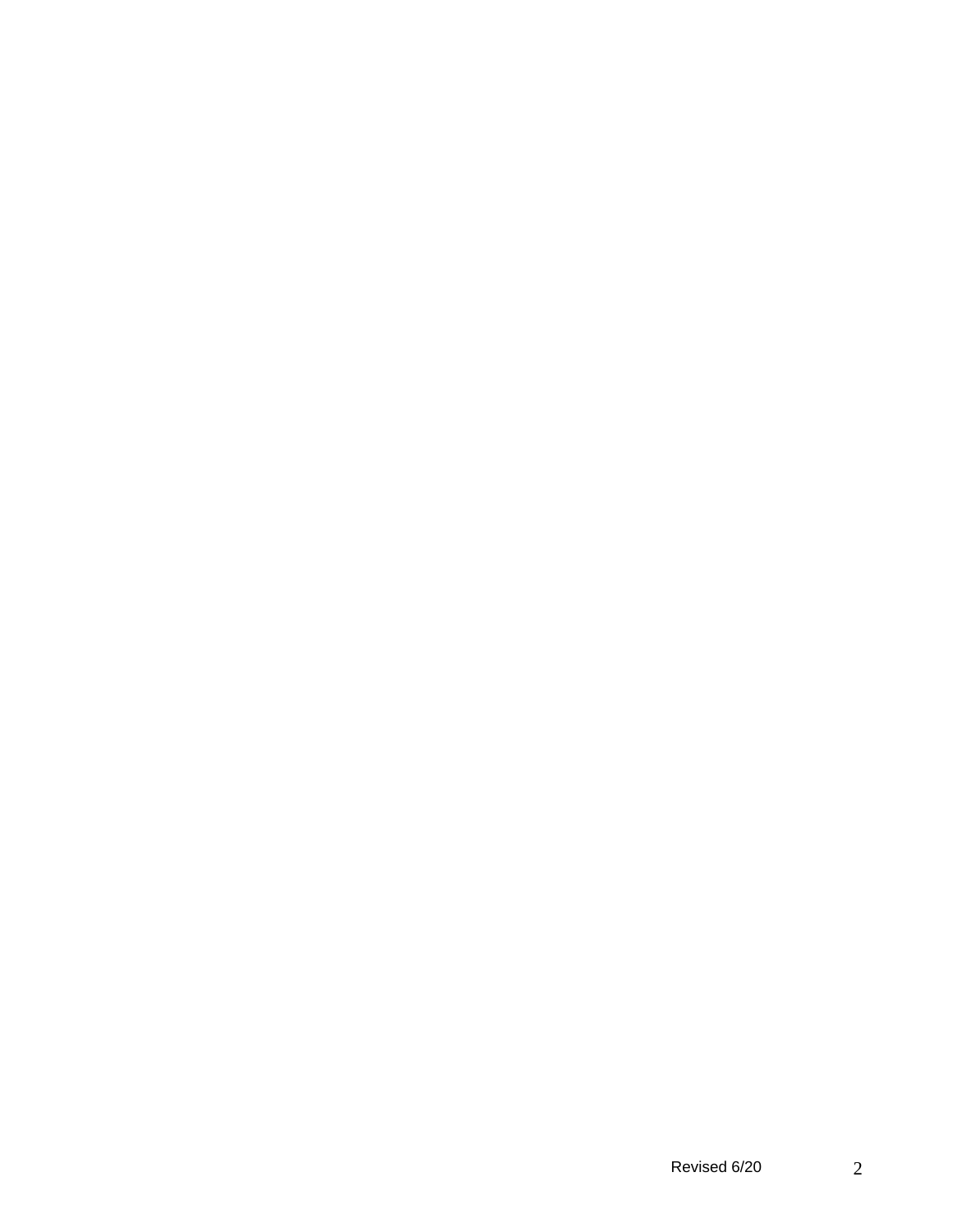# **2. OWNER OCCUPANT LOAN PROGRAM**

For occupant owners (1-2 units) of lower income, as defined by HUD, financial assistance will be provided in the form of a loan which will be repaid by the occupant owner at 0% interest in **240** equal monthly payments over **twenty** years following completion of the rehabilitation of the property.

However, should the owner no longer reside in premises, or sell or transfer interest in the property, all remaining loan balances will become due and payable to the City of Norwich with interest accruing at 0%. This guards against speculation. Loan amounts are based on a loan to value ratio of up to 140% at time of application. No equity is required. Negative equity may result in application denial. Denials may be appealed (see Waiver of Policy – page 3)

#### **A 20-year repayment loan not to exceed the following funding awards:**

- **\$30,000.00 for a single unit property**
- **\$35,000.00 for an owner-occupied property with two units**

# **3. OWNER OCCUPANT – (ELDERLY)**

For Elderly (62+) (1-2 unit) occupant owners of lower income, as defined by HUD, financial assistance will be provided in the form of a deferred loan, payable at 0% interest due 30 years from the date of lien, or at the transfer or sale of the property. However, should the owner no longer reside in premises, all remaining loan balances will become due and payable to the City of Norwich at 0% interest.

#### **A 30-year deferred loan not to exceed the following funding awards:**

- **\$30,000.00 for an owner occupied single unit property**
- **\$35,000.00 for an owner occupied property with two units**

# **4. LEAD HAZARD CONTROL PROGRAM**

The City of Norwich may have access to funding from the Federal Government for the exclusive purpose of Lead Hazard Control. This funding is non-renewable and may not be available at all times. If the applicant property qualifies for this program by virtue of age, condition or occupancy, the Lead/Rehab Officer will refer the application to the Lead program for further evaluation and possible funding. In the event the applicant qualifies for this funding, the rehabilitation portion will be coordinated with the Lead Hazard control work to maximize the use of all funds available to the applicant.

**Any Community Development Block Grant funds used as match for the Lead Hazard Control Grant will follow the same guidelines as those set forth in the Lead Program Policies and Procedures.**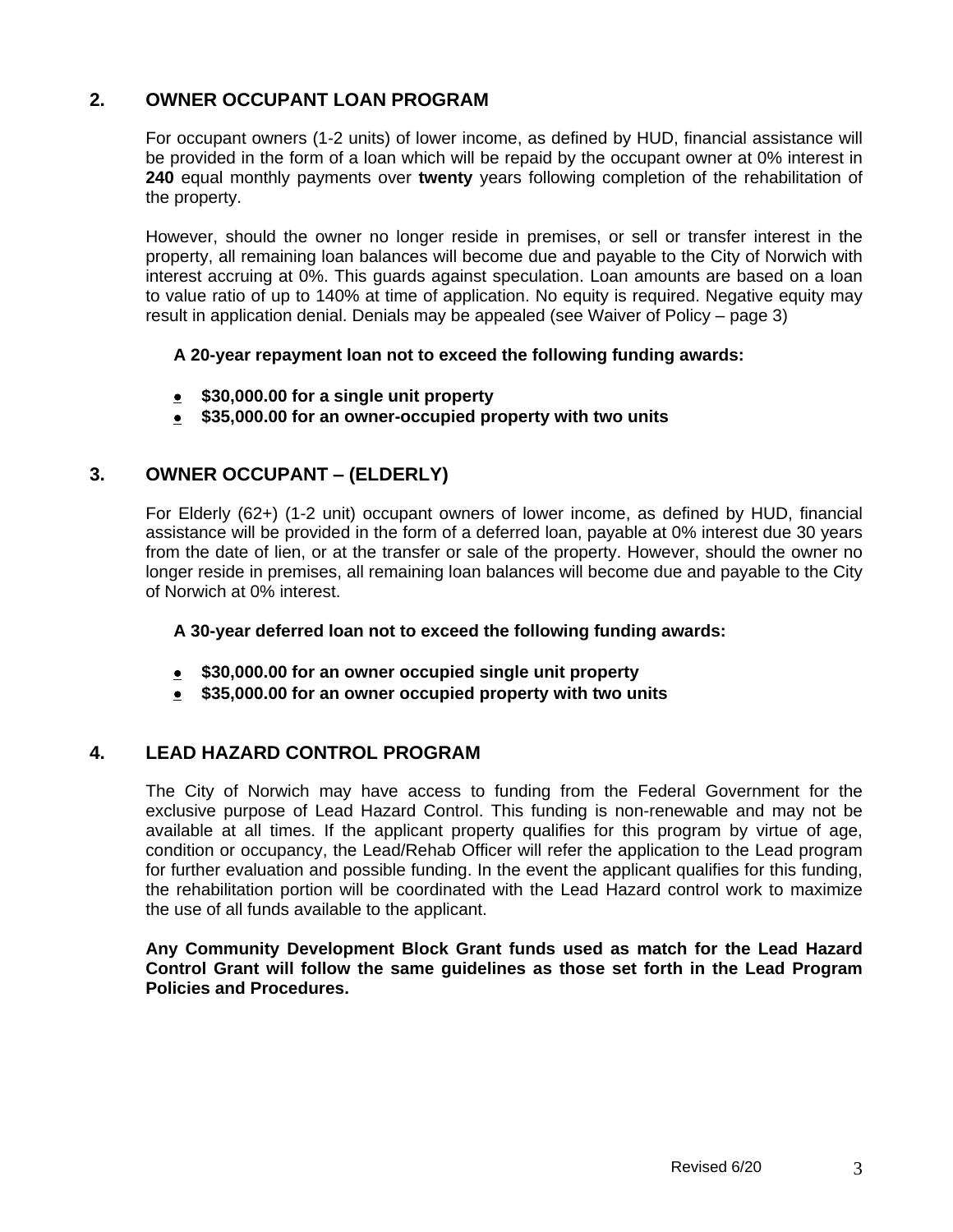# **DESIGNATION OF THE PROGRAM AREA**

The areas in Norwich in which the Property Rehabilitation Program will take place are all are within the entire boundaries of the City of Norwich.

Property Rehab projects can be accepted from the entire City of Norwich as long as the project meets Community Development Block Grant (CDBG) regulations.

#### **NON-DISCRIMINATION**

Section 109 of the Housing and Community Development Act of 1974 requires that no one shall, on the grounds of race, color, national origin, sex, age or handicapped status, be excluded from participation in, be denied the benefits of, or be subjected to discrimination under any program or activity funded with Community Development funds. In addition, any property owner, as a condition to obtaining a rehabilitation loan, must comply with all applicable requirements imposed by or pursuant to regulations effectuating Title VI of the Civil Rights Act of 1968 regarding the sale, lease, use or occupancy of his/her property.

#### **RELOCATION**

It is not the intent of the City to engage in any rehabilitation activity that will require vacating property. However relocation may be required if the property contains significant amounts of lead based paint that puts occupants under the age of six at risk, or the level of rehabilitation required renders the property unlivable during the work process. The use and availability of relocation housing will be determined by the City of Norwich.

#### **WAIVER OF POLICY**

The policies and procedures set forth herein shall be implemented in a uniform and consistent manner. Any questions concerning state policies or procedures or waiver of same may be referred to the Rehab Review Committee for recommendation. The Community Development Director if approved by a majority vote of the Review Committee members may authorize a waiver of policy.

- A. Cite the specific policy provision for which the waiver is requested
- B. Clearly describe the specific circumstances and facts on which the request for waiver is based.
- C. State the reasons why the waiver is felt to be warranted in the particular circumstance

#### **ADDITIONAL ALLOCATION OF FUNDING**

The Rehabilitation Review Committee hereby authorizes the Property Rehabilitation Program Manager to allocate additional rehabilitation funding without their prior approval for program projects **that meet all the following requirements**. The Rehabilitation Review Committee will require complete accounting of instances when this policy used at the next regularly scheduled meeting.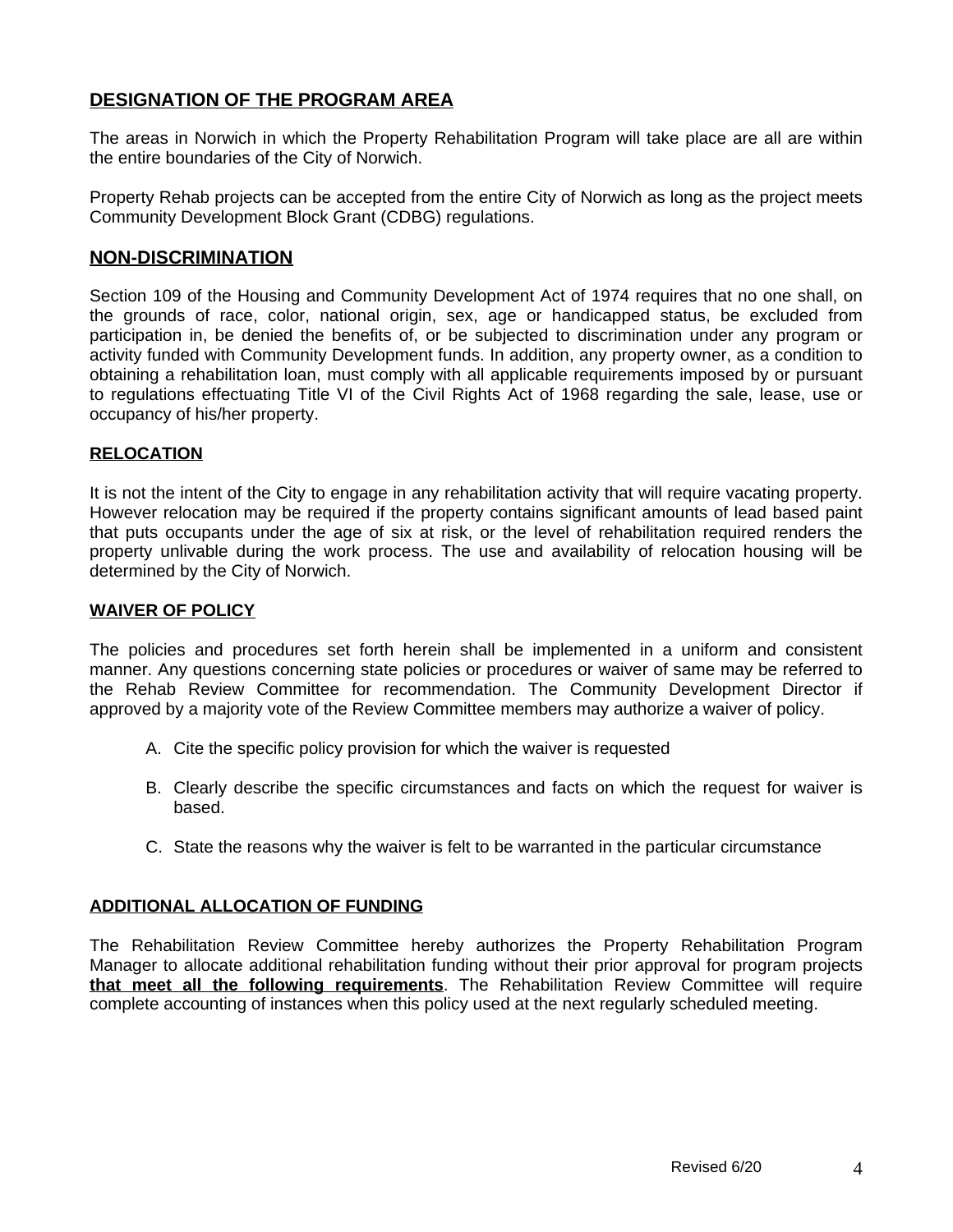- 1. Additional funding is not to exceed 10% of the project's total funding allocation under the Property Rehabilitation Program.
- 2. Additional funding will only be allocated for construction items that are of an unforeseen nature. For this policy "unforeseen" is defined as:
	- a.) Part of, or related to, a work action within the original contracted specification for actions taken on the property.
	- b.) Work that extends beyond an item that is discovered to be related to, and required for, accomplishing the contracted work item.
	- c.) Items that are directly required by a recognized authoritative body, such as the Building, Fire, or Health Departments for vital corrective actions that were either missed or, discovered during the execution of contracted work.

#### **AMENDMENTS**

The City reserves the right to amend these regulations as experience may dictate.

#### **ELIGIBILITY REQUIREMENTS**

#### **GENERAL**

The Rehabilitation Review Committee shall make determination of eligibility for a rehabilitation loan in accordance with the requirements set forth below. Community Development staff shall assist the applicant in preparing the application and in other matters pertaining to determining eligibility and levels of assistance.

#### **BASIC ELIGIBILITY**

In order to be eligible for a deferred payment loan, or direct loan, the applicant must hold legal title to the proposed property. The property, when inspected, must be found to have building and/or housing code violations.

Applicants' mortgage **must be current** at the time of application and at contract signing.

#### **INCOME**

- A. Projects must benefit low to moderate-income households, according to income limitations as further defined by family size. At least fifty-one percent (51%) of all the units (apts.) in a specific structure must be occupied by families, which are under 80% of the median income. Two family situations shall be eligible in accordance with HUD Regulation. Household income is determined by totaling all income received by applicant, spouse, and any other household members for a one-year period prior to the date of the application.
- B. The City uses HUD guidelines to establish income. For the purpose of calculating gross household earnings, the following sources of income include but are not limited to:
	- 1. Gross salary from employment
	- 2. Periodic payments from annuities, pensions, disability payments, benefits, etc.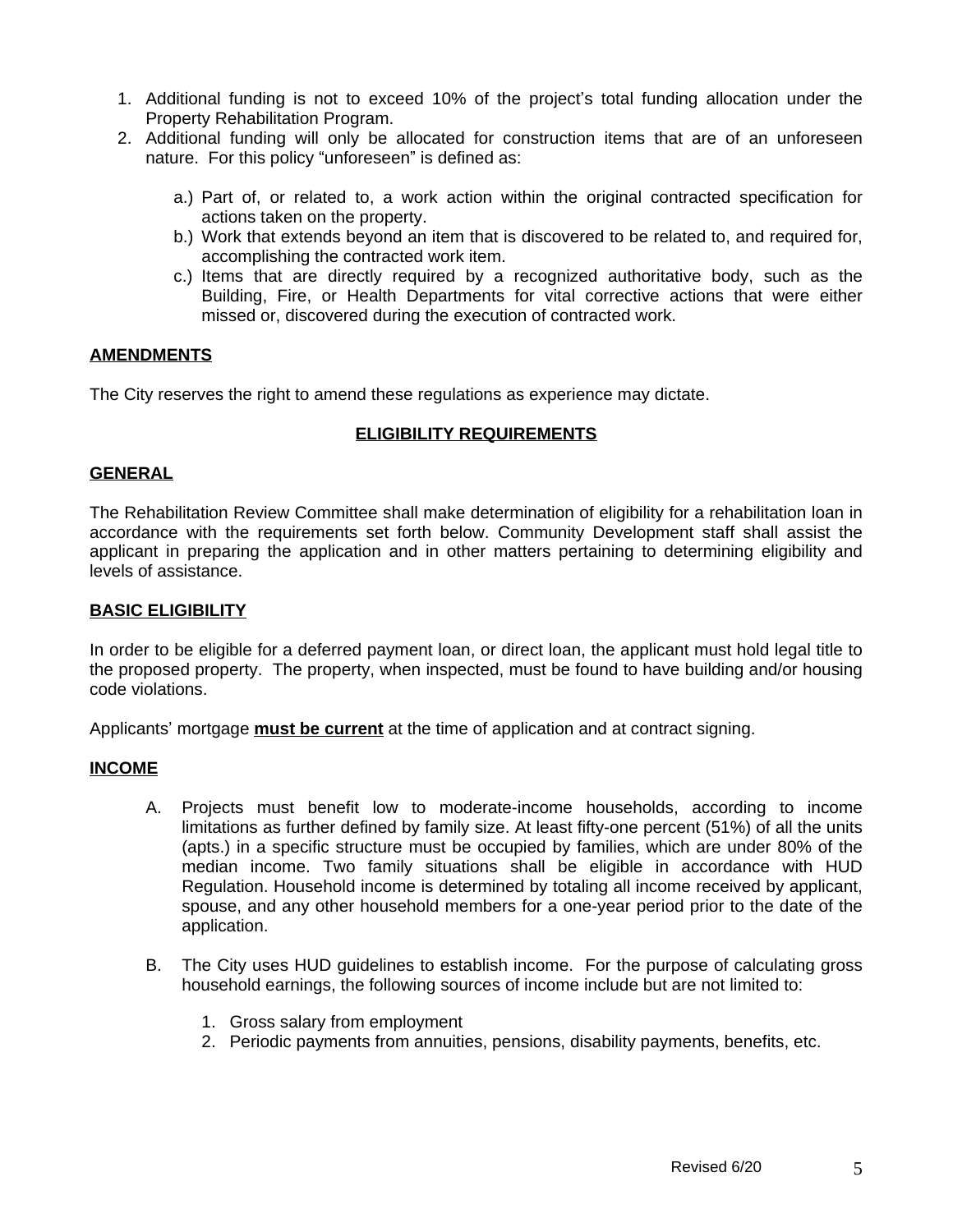- 3. Payment in lieu of wages, unemployment compensation, worker's compensation
- 4. Welfare payments
- 5. Social Security
- 6. Periodic allowances, child support, alimony
- 7. Armed Forces pay
- 8. Rental Income

| Number of<br><b>People</b> | <b>Gross Household</b><br>Income* |  |
|----------------------------|-----------------------------------|--|
| In Household               |                                   |  |
|                            | \$54,950                          |  |
| 2                          | \$62,800                          |  |
| 3                          | \$70,650                          |  |
| 4                          | \$78,500                          |  |
| 5                          | \$84,800                          |  |
| 6                          | \$91,100                          |  |
|                            | \$97,350                          |  |
| ጸ                          | \$103,650                         |  |

\*Based upon HUD FY 2020 guidelines. These figures are adjusted on an annual basis and can be confirmed

with the Office of Community Development. The owner must also provide additional financial information as contained in the application form. See **[HUDUSER.gov](https://www.huduser.gov/portal/datasets/il.html)** 

The following situations will also be deemed ineligible for both owner-occupied and investor-occupied properties:

- Adjustable rate mortgage (ARM) when the rate adjusts 2% or greater in any given year
- Mortgages with balloon payments
- 30-day late on any mortgage in last 12-months

#### **APPLICANT FOUND INELIGIBLE FOR A LOAN**

Any applicant found to be ineligible for a loan will be given written notice of the reason(s) for disapproval of his/her application. The notification shall include a description of the steps the applicant may take to obtain a review of the application. Final determination as to whether or not an applicant meets the eligibility requirements for a loan will be made by the Rehabilitation Review Committee.

#### **PROPERTY**

- A. Property must be situated in outlined designated area.
- B. Property must be residential in nature and use.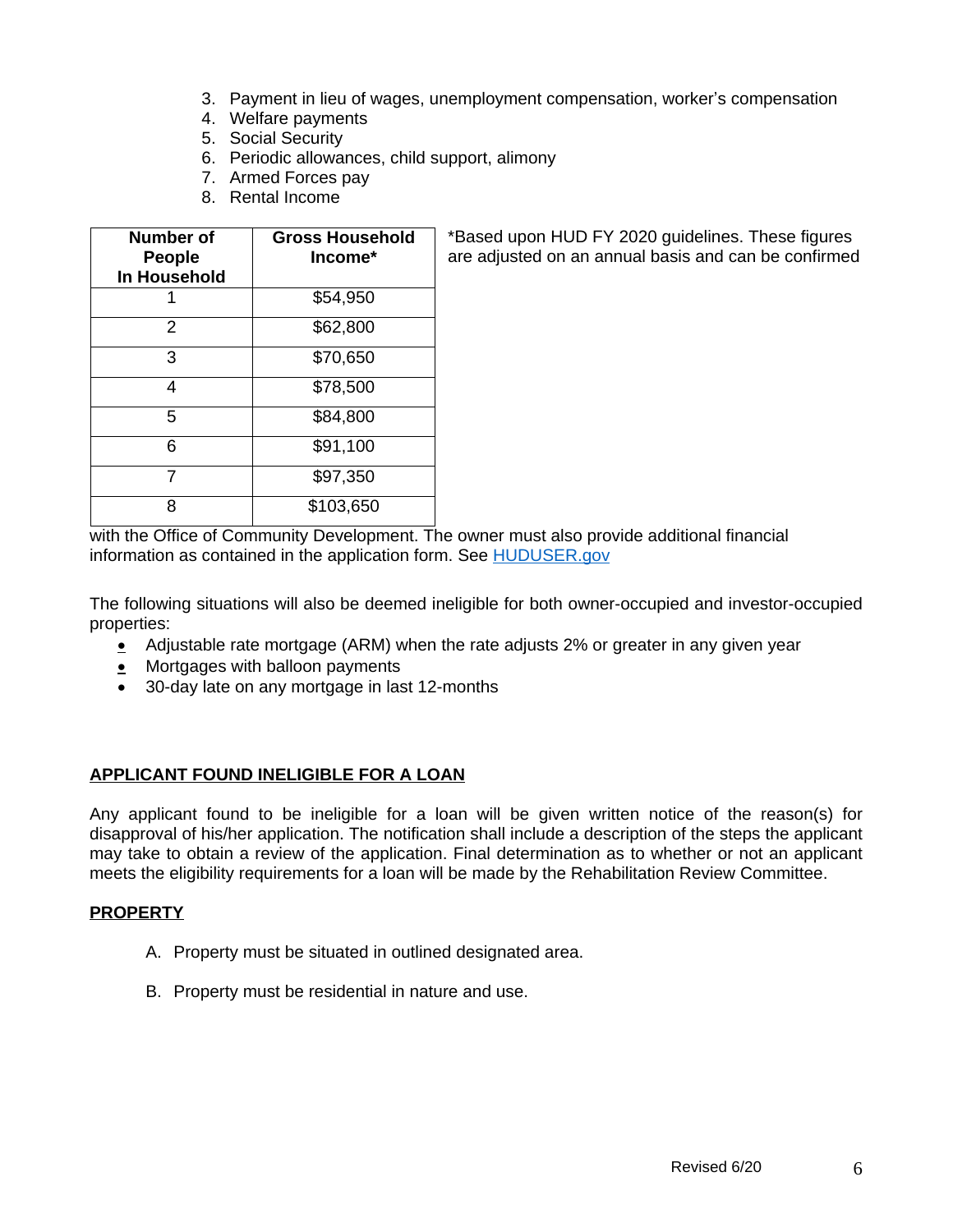- C. All applicable taxes and fees (including, but not limited to: real estate taxes, motor vehicle taxes, utility bills, relocation liens) due to the City, by the applicant, must be paid to date on any property with interest in or owned by the applicant within the City of Norwich.
- D. Residential property with evidence of housing and building code violations which deem the property to be substandard, deteriorated, unsafe and unsound will require these items to be addressed on a priority basis.
- E. Manufactured Mobile Home Requirements for Eligibility.
	- 1. It must be a permanent structure tied to a conforming foundation.
	- 2. The property owner must own the land beneath the structure and be a legal resident of the United States.
	- 3. A minimum of 400 square feet living area.

#### **AGREEMENTS**

- A. Prior to the awarding of a deferred payment/and or direct loan, the applicant will agree in writing to the placement of a lien for the amount of the loan on the subject property.
- B. Rent and Eviction Regulations
	- 1. The property owner will maintain affordable rent levels for a minimum of two years after the completion of the rehabilitation, and rent levels will not be higher than Section 8 Fair Market rent. See [HUDUSER.gov](https://www.huduser.gov/portal/datasets/fmr.html)
	- 2. Eviction
		- a. No tenant shall be forced to permanently move by owner/loan recipient. Any violation of this results in cancellation of the agreement and immediate remittance of all funds given.
		- b. Tenants shall be guaranteed occupancy for a two-year period following rehab work completion. Exceptions are made for cause (non-payment of rent or nuisance). Non-compliance shall result in immediate remittance from the property owner of all funds given.
		- c. Property owners are required to maintain homeowners property insurance and where applicable flood insurance.

#### **FINANCING**

CDBG funds will be utilized to provide 0% interest loans or deferred payment loans to eligible low and moderate income individuals as explained in previous sections.

#### **REHAB PROCESS**

#### **APPLICATION**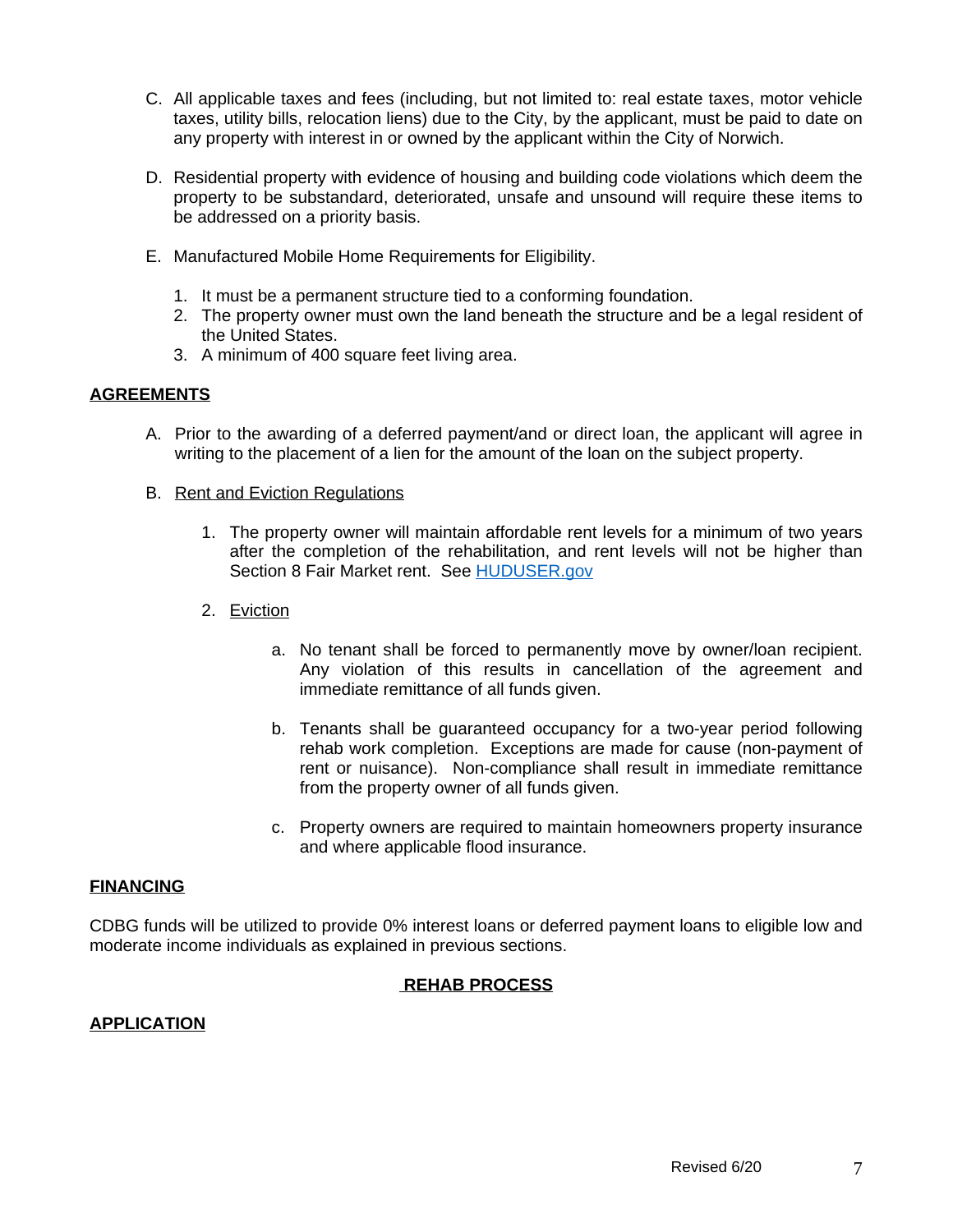- A. The City will solicit applications from interested owners through such means as press releases, direct mailings, public notices, etc…
- B. The City will receive applications and application fees from investor owners. Applicants will be required to provide the following:
	- 1. Most current income tax return and/or statements of earnings from Social Security, Pensions, etc.
	- 2. Income verification form for each tenant, including copies of three consecutive pay stubs (employer verification) or other proofs deemed appropriate by the City of Norwich, if applicable
	- 3. Property owners must provide adequate evidence mortgage is current
- C. All applicants will then be qualified according to program guidelines. An interview with the applicant may be scheduled as necessary in order to qualify the project.
- D. The Lead/Rehab Officer will visit the property to do a cursory inspection. The purpose of this inspection is to make a preliminary determination as to the eligibility of the property for this program. This inspection does not guarantee the applicant funding, nor does it activate local housing codes. This inspection may involve a cursory inspection for the presence or potential presence of lead based paint.
- E. All applicants will be notified in writing of their eligibility status.

#### **PROPOSED REHABILITATION PROCESS – Reference Lead Inspection**

1. If applicant is eligible for participation, the Building Department inspects the property to determine unsafe, or substandard conditions such as electrical hazards; plumbing hazards; or structural hazards; and submits a written report to the Lead/Rehab Officer for inclusion in the specifications. The Housing Inspector; Fire Marshall; and Lead Inspector where applicable, will inspect the property to determine unsafe conditions and submit a written report to the Lead/Rehab Officer for inclusion in the specifications.

- 2. The Lead/Rehab Officer will:
	- a. Consult with the property owner to review all pertinent reports and consider any additional work the owner may request. Referral for the Lead Based Paint Hazard Control Program may be made at this time
	- b. Prepare a detailed cost estimate of all eligible rehabilitation costs for the property owner
	- c. Prepare detailed specifications based on the various code and lead reports. The Lead/Rehab Officer will coordinate the scope of work with the Lead Abatement program if applicable
	- d. Make any necessary changes to the specifications and obtain applicant's approval
	- e. Obtain cost estimates/bids from contractors (as part of bidding process when jobs are formally advertised hold pre-bid conferences with interested contractors to explain the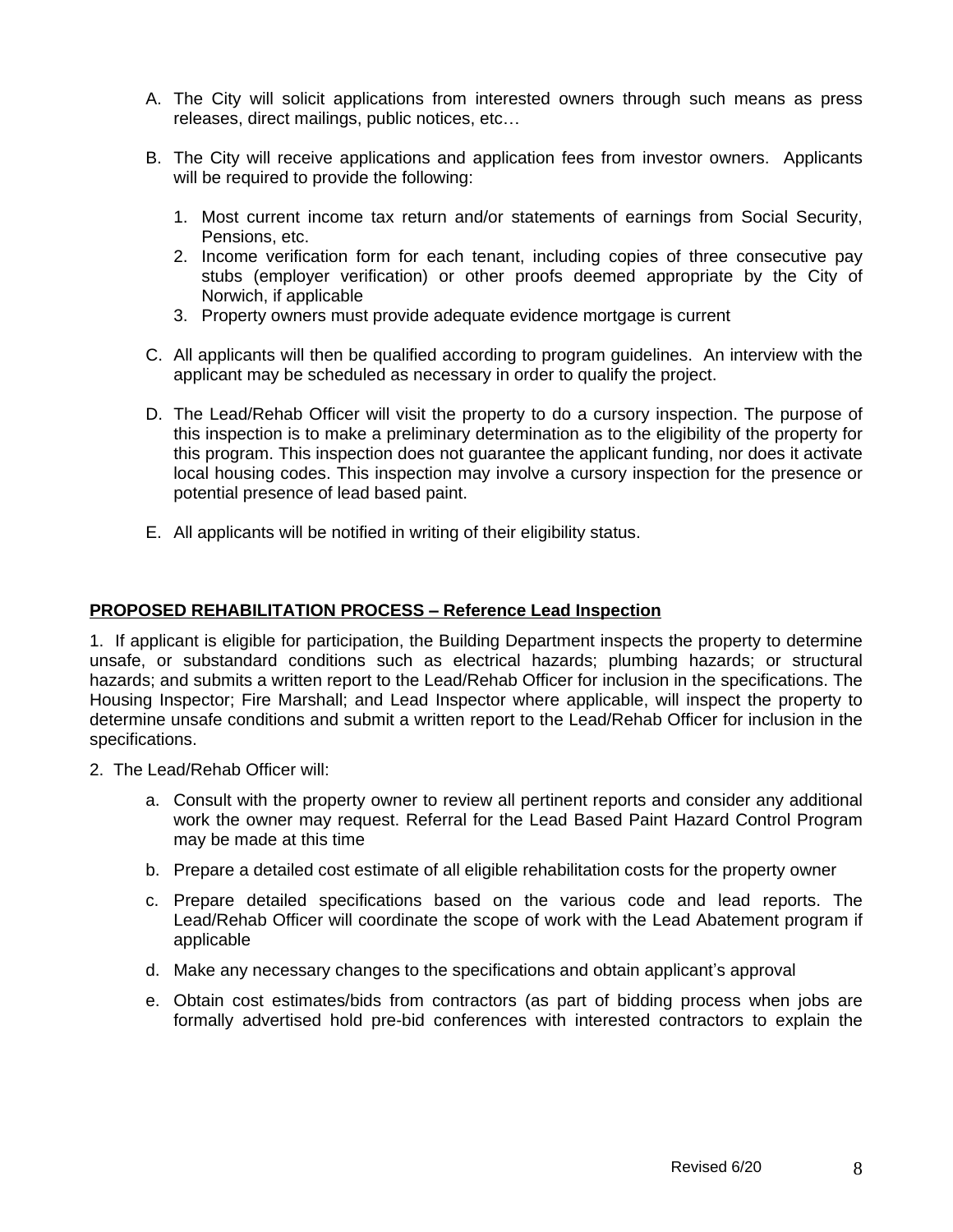specifications and view the project site). This includes any Small/Minority/Female and Section 3 outreach efforts at this time

- f. Review bids with property owner in detail. The City will base its funding on the lowest bid amount provided that it is a responsible bid. The owner may select other than the low bid provided that the owner, pay the difference between the low bid price and the selected bid price
- g. Prepare a contract between the owner and the contractor and set up a meeting to review the scope of work, approximate starting date, method of payment, etc. The contract will be signed at this meeting and Notice to Proceed will be issued
- h. Establish and follow a construction inspection schedule with written progress reports where appropriate. All contractors' invoices will be checked against actual work done before any payments are made. Both the City and property owner will sign off on all payments. Should the property owner withhold payment for no just reason, the City may decide to make payment to the contractor.
- i. Provide a final inspection at the completion of the job, performed by the Lead/Rehab Officer, the Housing Inspector and the Fire Marshall if required. A lead clearance test may also be required.
- j. If any deficiencies are found during the final inspection, they will be addressed to the contractor with a final punch-list signed by the owner. The Lead/Rehab Officer will prepare this punch-list.
- k. Upon completion of the project, a certificate of completion will be executed by the Lead/Rehab Officer. The Housing Inspector and the Fire Marshall will also certify, in writing, that everything on their initial inspection report was corrected/accomplished. A final Clearance report for lead dust levels will be included with the certificate of completion.
- l. Assist in generating a waiver of Mechanic's Lien is to be signed by the contractor and each of his subcontractors stating he/she has been paid in full. The Waiver of Mechanic's Lien is to be filed with the Community Development Office.
- m. The contractor is required to sign a warranty, which holds him/her responsible for correction of deficiencies, which may arise, from workmanship or faulty materials, by the contractor or subcontractor for a period of one (1) year from the date of contract completion and acceptance.
- n. When all of the above has been completed, the Rehabilitation Review Committee will approve final payment on the job.
- NOTE: CONTRACT CHANGE ORDERS: When a change in the specifications is made for any reason, a contract change order will be incorporated into the contract specifications for the additional work. All requests for change orders must be submitted to and approved by the Lead/Rehab Officer. Only upon approval of the Lead/Rehab Officer, Homeowner, and Contractor, as indicated by all three signatures, will the change order will be made part of the contract and all work contained therein will be governed by the terms of the original contract.

#### **LEAD BASED PAINT HAZARD CONTROL**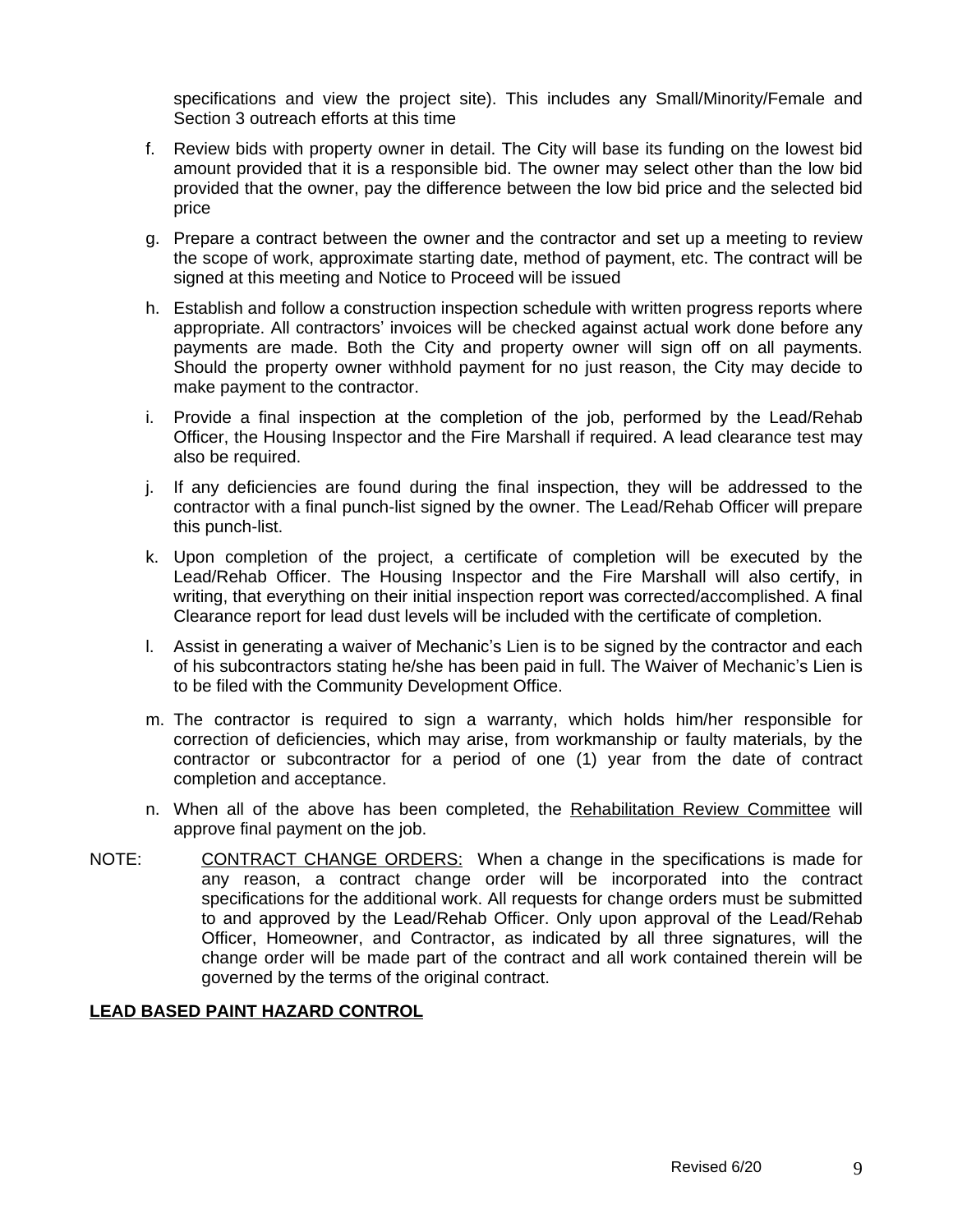The Department of Housing and Urban Development has mandated that all properties receiving funding under this program are subject to the HUD regulation on controlling lead-based paint hazards in housing receiving Federal assistance (24 CFR Part 35). All applications for this program for structures built prior to 1978, or contain children under the age of six will be referred to the lead abatement program for additional assistance. The extent of lead hazard control activities to be provided under this program is based upon the amount of funding available to the property owner. Attachment 3a below indicates the level of activity required.

|                              |                            | <b>All Investor Owner</b>  | <b>All Owner Occupant</b>  |
|------------------------------|----------------------------|----------------------------|----------------------------|
|                              |                            | <b>Applications</b>        | applications               |
| <b>Activity</b>              | ≤ \$ 5000.00/unit          | \$5000.00 to               | >\$25000.00/ unit          |
|                              |                            | \$25000.00 / unit          |                            |
| Approach to Lead             | Do no harm                 | Identify and control       | <b>Identify and Abate</b>  |
| <b>Hazard Evaluation and</b> |                            | lead hazards               | <b>Lead Hazards</b>        |
| Reduction                    |                            |                            |                            |
| Notification                 | Required to all            | Required to all            | Required to all            |
|                              | <b>Residents</b>           | residents                  | residents                  |
| <b>Lead Hazard</b>           | <b>Paint Testing</b>       | Paint Testing and risk     | Paint Testing and risk     |
| Evaluation                   |                            | assessment                 | assessment                 |
| <b>Lead Hazard</b>           | <b>Repair Surfaces</b>     | <b>Interim Controls</b>    | Abatement                  |
| Reduction                    | disturbed during           |                            | Interim controls may       |
|                              | rehabilitation             |                            | be used exterior           |
|                              |                            |                            | surfaces not disturbed     |
|                              |                            |                            | by Rehabilitation          |
| Work practice &              | <b>Safe Work Practices</b> | <b>Safe Work Practices</b> | <b>Safe Work Practices</b> |
| Clearance                    | Clearance of work site     | Clearance of unit          | Clearance of unit          |
| <b>Ongoing Maintenance</b>   | As required by plan        | As required by plan        | As required by plan        |
| <b>EIBLL Requirements</b>    | <b>No</b>                  | <b>No</b>                  | <b>No</b>                  |
| <b>Options</b>               | You can presume the        | You can presume the        | You can presume the        |
|                              | presence of lead based     | presence of lead based     | presence of lead           |
|                              | paint. Use lead safe       | paint. Use Standard        | based paint. Abate all     |
|                              | work practices on all      | <b>Treatments</b>          | applicable surfaces.       |
|                              | units                      |                            |                            |

# **CONTRACTOR PARTICIPATION**

While the City of Norwich is concerned about the availability and quality of contractors participating in the Program, there is no single sure-fire method that will locate good contractors. As a general rule, the usual advertising in local newspapers will attract only those contractors already used to doing governmental work.

Special efforts, if needed, should be made to inform potential contractors by advertising in the newspaper and holding a contractor meeting, if necessary. The City already has developed a list of contractors interested in participating in the program. Direct efforts will be made to contact designated SBA/MBF/WBE firms. Financial institutions may also be contacted as sources for names of potential contractor participants. An informal question and answer session in the evening, if needed, will be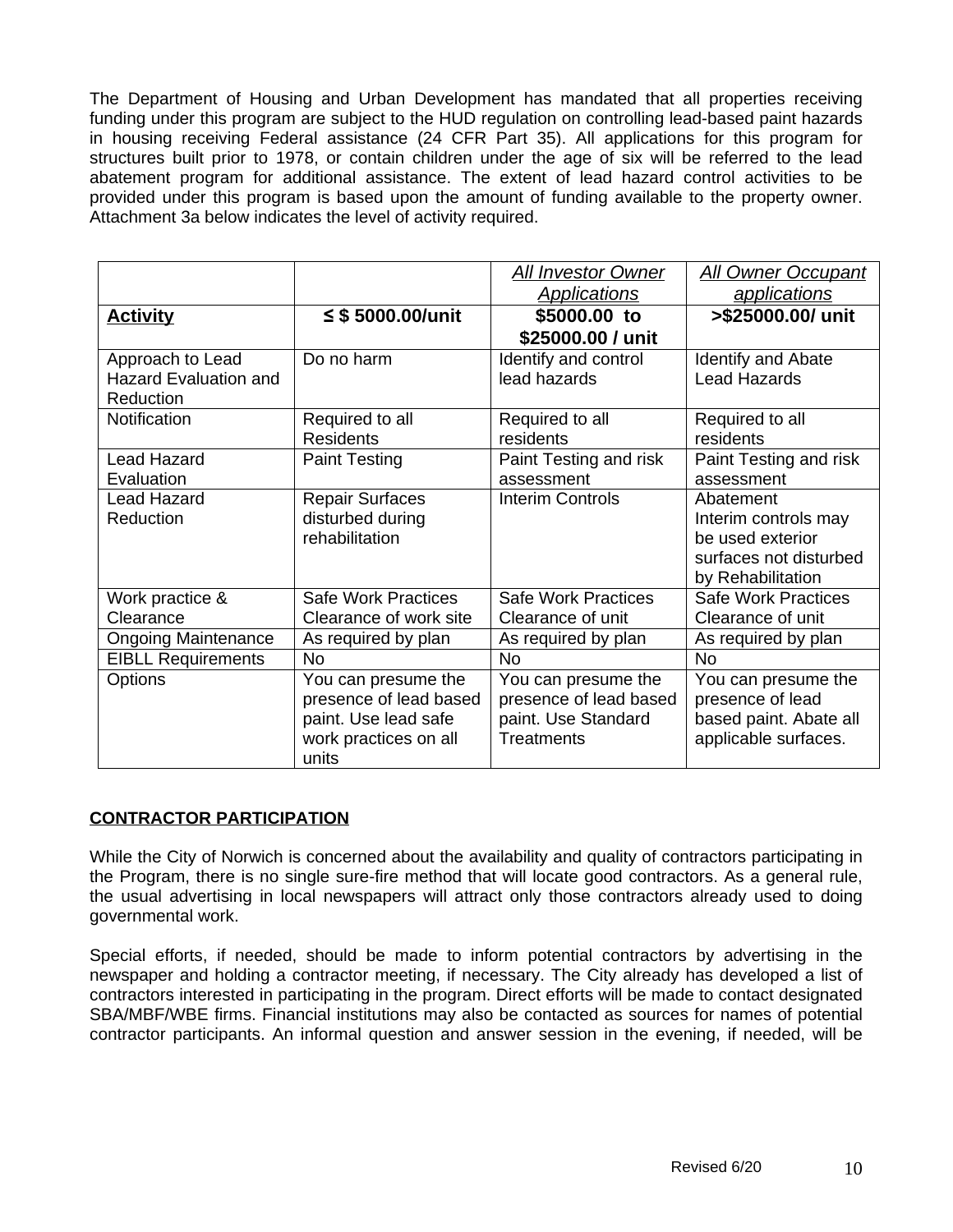held with potential contractor to discuss the program and explain special procedures, standards, etc., not usually used in private work.

It is necessary that participating contractors provide a quality of work that ensures the continued success of the rehabilitation program. To provide the highest degree of security to both the program and the owner, contractors will have the following on file with the City (updated on an annual basis):

- A. Completed contractor's application detailing all pertinent information
- B. Before the signing of any construction contract, evidence of insurance (workman's comp., if needed, liability, etc.). A contractor must have minimum coverage of \$1,000,000 property liability and \$1,000,000 bodily injury liability.
- C. A contractor must also have a Home Improvement Certification issued by the State of Department of Consumer Protection before the contractor can enter into a contract.
- D. Contractor must also have attended and passed an 8-hour lead awareness training program or be a licensed lead abatement supervisor who will supervise all personnel on site, every day.
- E. Lead Contractors must provide copies of appropriate licenses and insurance certificates.

A listing of contractors having the above information on file will be provided to each applicant upon request to be used to assist them in selecting firms in addition to other firms which they may specify and firms which are informed through bid advertising.

The City will also utilize the State's listing of minority and women owned firms for material and contracting opportunities. Direct notification to appropriate firms on this list will occur as part of the City's outreach process.

Owners and/or contractors must take out all required permits prior to initiation of construction. The cost of these permits is to be included within the overall job cost.